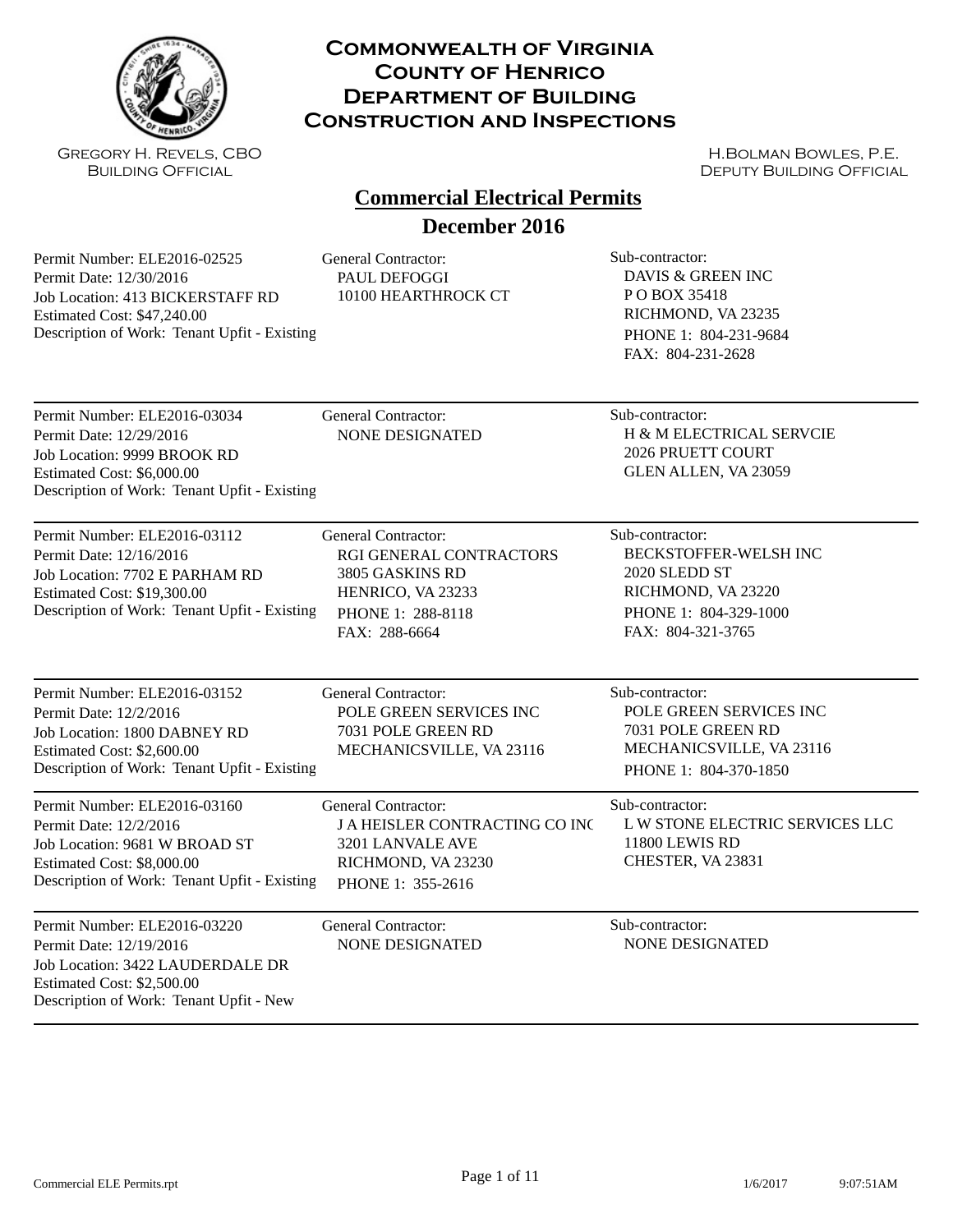# **Commercial Electrical Permits**

## **December 2016**

| Permit Number: ELE2016-03231<br>Permit Date: 12/1/2016<br>Job Location: 1802 BAYBERRY CT<br>Estimated Cost: \$12,000.00<br>Description of Work: Tenant Upfit - Existing    | <b>General Contractor:</b><br><b>EMERALD CONSTRUCTION CO</b><br>2219 DABNEY RD<br>RICHMOND, VA 23230<br>PHONE 1: 804-747-4854<br>FAX: 804-747-4917                                     | Sub-contractor:<br><b>METRO ELECTRIC</b><br>6407 MALLORY DR<br>RICHMOND, VA 23226<br>FAX: 804-673-1290                                                            |
|----------------------------------------------------------------------------------------------------------------------------------------------------------------------------|----------------------------------------------------------------------------------------------------------------------------------------------------------------------------------------|-------------------------------------------------------------------------------------------------------------------------------------------------------------------|
| Permit Number: ELE2016-03239<br>Permit Date: 12/9/2016<br>Job Location: 9801 HARMONY WOODS W<br>Estimated Cost: \$4,022.00<br>Description of Work: Tenant Upfit - Existing | <b>General Contractor:</b><br>WACK GENERAL CONTRACTOR<br><b>400 CHARLES STREET</b><br>FREDERICKSBURG, VA 22401                                                                         | Sub-contractor:<br>TOMMY WALLACE ELECTRICAL<br>3410 SHANNON PARK DR<br><b>SUITE 120</b><br>FREDERICKSBURG, VA 22408<br>PHONE 1: 540-899-2334<br>FAX: 540-371-8795 |
| Permit Number: ELE2016-03261<br>Permit Date: 12/2/2016<br>Job Location: 2801 N PARHAM RD<br>Estimated Cost: \$9,800.00<br>Description of Work: Tenant Upfit - Existing     | <b>General Contractor:</b><br>NONE DESIGNATED                                                                                                                                          | Sub-contractor:<br>CHENAULT ELECTRICAL<br>17171 NAPIER DR<br>DOSWELL, VA 23047                                                                                    |
| Permit Number: ELE2016-03294<br>Permit Date: 12/2/2016<br>Job Location: 2809 EMERYWOOD PKWY<br>Estimated Cost: \$12,000.00<br>Description of Work: Tenant Upfit - Existing | <b>General Contractor:</b><br>CAPITAL CONSTRUCTION GROUP II<br>3136 HUGUENOT TRAIL<br>POWHATAN, VA 23139<br>PHONE 1: 804-598-7890<br>FAX: 804-598-7891                                 | Sub-contractor:<br>PROGRESSIVE ELECTRIC INC<br>9090 FAYEMONT DR<br>MECHANICSVILLE, VA 23116<br>PHONE 1: 804730-2963<br>FAX: 804-730-2963<br>PHONE 2: 804-339-0491 |
| Permit Number: ELE2016-03296<br>Permit Date: 12/12/2016<br>Job Location: 8701 STAPLES MILL RD<br>Estimated Cost: \$314,135.00<br>Description of Work: New Service          | <b>General Contractor:</b><br><b>CLANCY &amp; THEYS CONST CO</b><br>11830 FISHING POINT DR<br><b>SUITE 201</b><br>NEWPORT NEWS, VA 23606<br>PHONE 1: 757-873-6869<br>FAX: 757-873-7630 | Sub-contractor:<br>DAVIS & GREEN INC<br>PO BOX 35418<br>RICHMOND, VA 23235<br>PHONE 1: 804-231-9684<br>FAX: 804-231-2628                                          |
| Permit Number: ELE2016-03303<br>Permit Date: 12/2/2016<br>Job Location: 7202 GLEN FOREST DR<br>Estimated Cost: \$4,850.00<br>Description of Work: Tenant Upfit - Existing  | <b>General Contractor:</b><br><b>EMERALD CONSTRUCTION CO</b><br>2219 DABNEY RD<br>RICHMOND, VA 23230<br>PHONE 1: 804-747-4854<br>FAX: 804-747-4917                                     | Sub-contractor:<br>C & L ELECTRIC COMPANY INC<br><b>6500 DICKENS PLACE</b><br>RICHMOND, VA 23230<br>PHONE 1: 804-213-0672<br>FAX: 804-213-0673                    |
| Permit Number: ELE2016-03306<br>Permit Date: 12/5/2016<br>Job Location: 2280 DABNEY RD<br>Estimated Cost: \$11,900.00<br>Description of Work: Other                        | <b>General Contractor:</b><br><b>NONE DESIGNATED</b>                                                                                                                                   | Sub-contractor:<br><b>KENNETH W MCLEOD ELECTRIC</b><br>6239 JAYTO DR<br>MECHANICSVILLE, VA 23111<br>PHONE 1: 804-781-0448<br>FAX: 804-781-0775                    |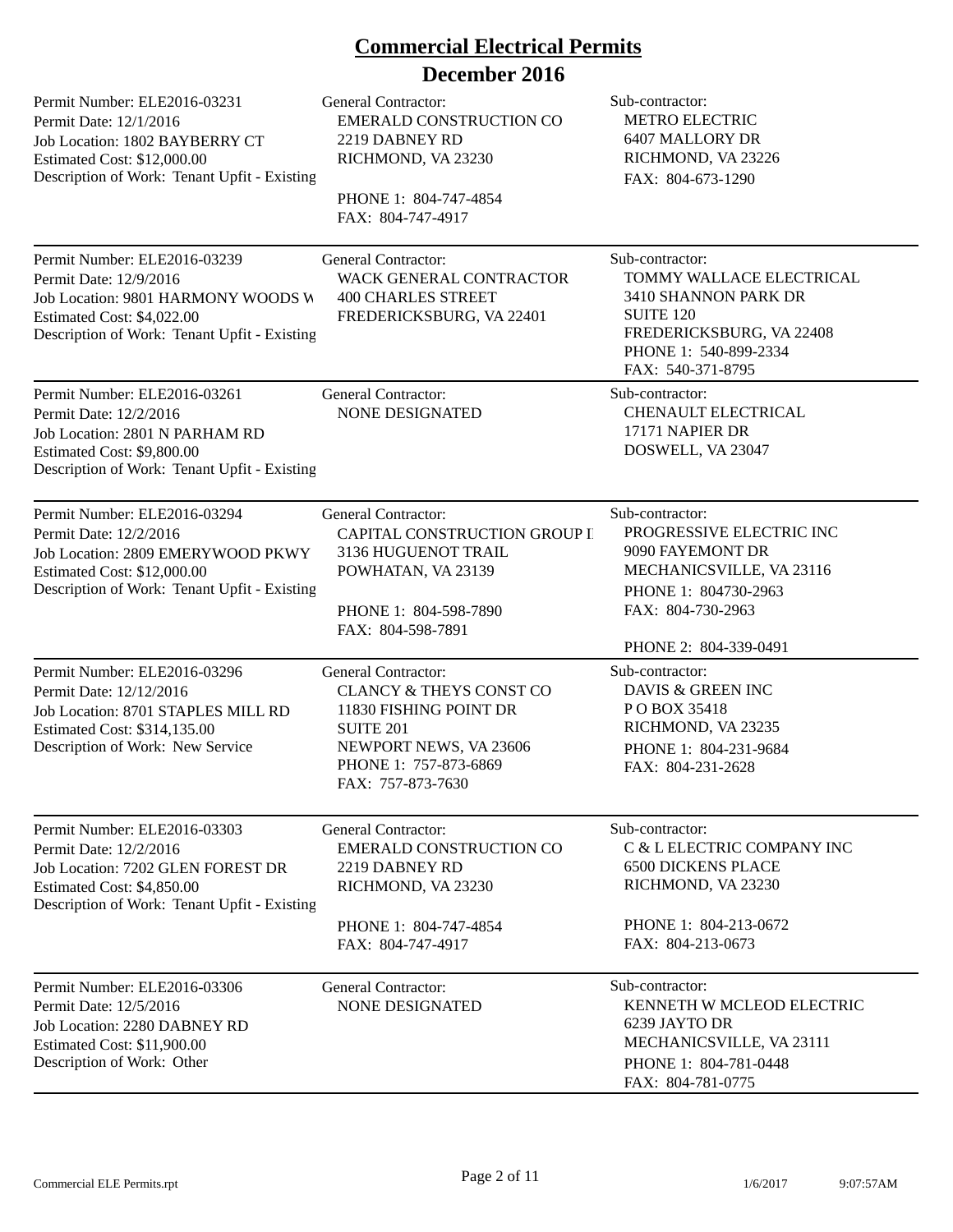| Permit Number: ELE2016-03318<br>Permit Date: 12/7/2016<br>Job Location: 4008 E PARHAM RD<br>Estimated Cost: \$500.00<br>Description of Work: Other                             | <b>General Contractor:</b><br>LEIPERTZ CONSTRUCTION<br>11610 GROVE PARK CT<br>PO BOX 266<br>MIDLOTHIAN, VA 23114                     | Sub-contractor:<br><b>B &amp; B BUILDING SYSTEMS INC</b><br>9982 LICKINGHOLE RD<br>ASHLAND, VA 23005<br>PHONE 1: 804-752-1075              |
|--------------------------------------------------------------------------------------------------------------------------------------------------------------------------------|--------------------------------------------------------------------------------------------------------------------------------------|--------------------------------------------------------------------------------------------------------------------------------------------|
|                                                                                                                                                                                | FAX: (804) 379-8090                                                                                                                  | FAX: 804-752-1076                                                                                                                          |
| Permit Number: ELE2016-03325<br>Permit Date: 12/2/2016<br>Job Location: 7818 W BROAD ST<br>Estimated Cost: \$2,700.00<br>Description of Work: Tenant Upfit - Existing          | <b>General Contractor:</b><br>NONE DESIGNATED                                                                                        | Sub-contractor:<br>FHG ELECTRIC LLC<br>7606 TWIN OAK DR<br>HENRICO, VA 2328                                                                |
| Permit Number: ELE2016-03348<br>Permit Date: 12/2/2016<br>Job Location: 1091 VIRGINIA CENTER PK<br>Estimated Cost: \$3,000.00<br>Description of Work: Tenant Upfit - New       | <b>General Contractor:</b><br>NONE DESIGNATED                                                                                        | Sub-contractor:<br>OC3 COMMUNICATIONS<br>3811 OLDHAM COURT<br>RICHMOND, VA 23235                                                           |
| Permit Number: ELE2016-03352<br>Permit Date: 12/2/2016<br>Job Location: 1802 BAYBERRY CT<br>Estimated Cost: \$5,120.00<br>Description of Work: Tenant Upfit - Existing         | <b>General Contractor:</b><br><b>CYPRESS CONSTRUCTION INC</b><br>P.O. BOX 426<br>PROVIDENCE FORGE, VA 23140<br>PHONE 1: 804-357-9034 | Sub-contractor:<br>ADVANCE CONSTRUCTION MANAGEME<br>14543 BUD LN<br>GLEN ALLEN, VA 23059<br>PHONE 1: 804-364-2255<br>FAX: 804-364-1605     |
| Permit Number: ELE2016-03353<br>Permit Date: 12/15/2016<br>Job Location: 8001 FRANKLIN FARMS DI<br>Estimated Cost: \$27,640.00<br>Description of Work: Tenant Upfit - Existing | General Contractor:<br>RGI GENERAL CONTRACTORS<br>3805 GASKINS RD<br>HENRICO, VA 23233<br>PHONE 1: 288-8118<br>FAX: 288-6664         | Sub-contractor:<br>ELECTRICAL SOLUTIONS<br>PO BOX 2309<br>GLEN ALLEN, VA 23058<br>PHONE 1: 804-247-2421<br>FAX: 804-968-4752               |
| Permit Number: ELE2016-03355<br>Permit Date: 12/2/2016<br>Job Location: 5600 EASTPORT BLVD<br>Estimated Cost: \$3,100.00<br>Description of Work: Other                         | General Contractor:<br><b>TRANE</b><br>10408 LAKERIDGE PKWY<br><b>STE 100</b><br>ASHLAND, VA 23005<br>FAX: 804-273-0119              | Sub-contractor:<br><b>TOLLEY ELECTRICAL CORP</b><br>10981 RICHARDSON RD<br>ASHLAND, VA 23005<br>PHONE 1: 804-550-2666<br>FAX: 804-550-2063 |
| Permit Number: ELE2016-03356<br>Permit Date: 12/2/2016<br>Job Location: 1520 E PARHAM RD<br>Estimated Cost: \$62,000.00<br>Description of Work: Tenant Upfit - Existing        | <b>General Contractor:</b><br>CAPITAL INTERIOR CONTRACTORS<br>3201-A ROSEDALE AVE<br>RICHMOND, VA 23230<br>PHONE 1: 353-1447         | Sub-contractor:<br>M & E CONTRATORS<br>9001 HERMITAGE RD<br>RICHMOND, VA 23228<br>FAX: 804-353-6010<br>PHONE 1: 804-353-6007               |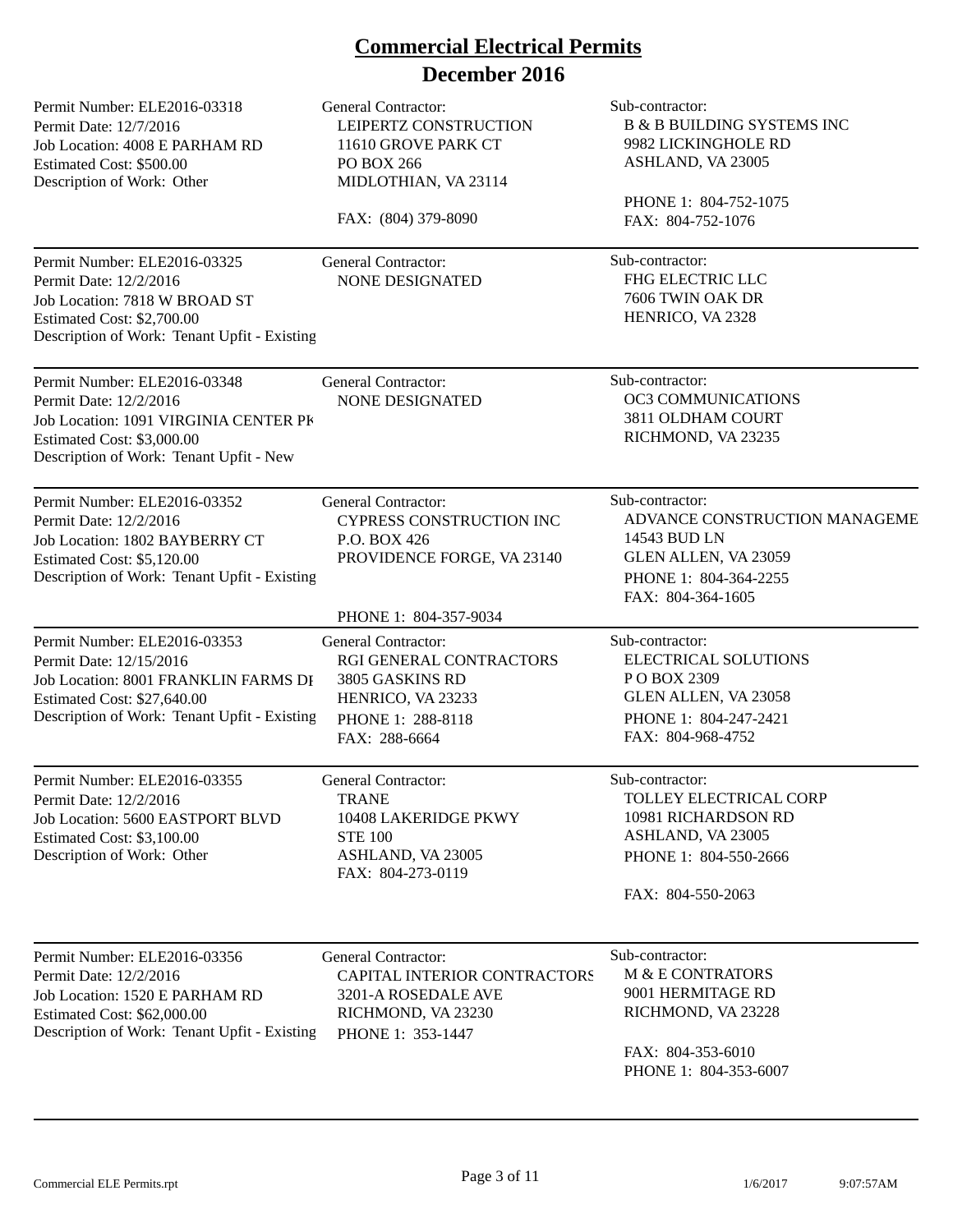| Permit Number: ELE2016-03357<br>Permit Date: 12/29/2016<br>Job Location: 7301 STAPLES MILL RD<br>Estimated Cost: \$3,000.00<br>Description of Work: Tenant Upfit - Existing | General Contractor:<br><b>NONE DESIGNATED</b>                                                                                                                       | Sub-contractor:<br><b>COUNTRY ELECTRIC</b><br>12707 STIRLING HGHTS LN<br>PROVIDENCE FORGE, VA 23140<br>PHONE 1: 804-349-6462<br>FAX: 804-714-1874   |
|-----------------------------------------------------------------------------------------------------------------------------------------------------------------------------|---------------------------------------------------------------------------------------------------------------------------------------------------------------------|-----------------------------------------------------------------------------------------------------------------------------------------------------|
| Permit Number: ELE2016-03369<br>Permit Date: 12/2/2016<br>Job Location: 502 WELWYN RD<br>Estimated Cost: \$2,000.00<br>Description of Work: Other                           | <b>General Contractor:</b><br><b>NONE DESIGNATED</b>                                                                                                                | Sub-contractor:<br>NEVER DARK GENERATORS<br>2293 SEMINOLE LN<br>CHARLOTTESVILLE, VA 22901                                                           |
|                                                                                                                                                                             |                                                                                                                                                                     | FAX: 434-975-3285<br>PHONE 1: 434-975-3275                                                                                                          |
| Permit Number: ELE2016-03371<br>Permit Date: 12/6/2016<br>Job Location: 1504 SANTA ROSA RD<br>Estimated Cost: \$3,800.00<br>Description of Work: Tenant Upfit - Existing    | <b>General Contractor:</b><br>CROSS CREEK BUILDERS LLC<br>12733 OAK LAKE CT<br><b>SUITE F</b><br>MIDLOTHIAN, VA 23112<br>FAX: 804-414-8688<br>PHONE 1: 804-615-2396 | Sub-contractor:<br><b>FAMILY ELECTRIC INC</b><br>12733-B OAK LAKE CT<br>MIDLOTHIAN, VA 23112                                                        |
|                                                                                                                                                                             |                                                                                                                                                                     | FAX: 804-379-2794                                                                                                                                   |
| Permit Number: ELE2016-03376<br>Permit Date: 12/27/2016<br>Job Location: 11217 GREENWOOD RD<br>Estimated Cost: \$1,000.00<br>Description of Work: Other                     | <b>General Contractor:</b><br><b>LANDTEK GROUP INC</b><br>235 COUNTY LINE RD<br>AMITYVILLE, NY 11701<br>FAX: 631-598-8280                                           | Sub-contractor:<br><b>FARMVILLE EXCAVATION CO</b><br>416 E 3RD ST<br>FARMVILLE, VA 23901<br>PHONE 1: 434-392-1700<br>FAX: 434-392-5955              |
| Permit Number: ELE2016-03377<br>Permit Date: 12/19/2016<br>Job Location: 2901 CHARLES CITY RD<br>Estimated Cost: \$150,000.00<br>Description of Work: New Service           | <b>General Contractor:</b><br>E J WADE CONSTRUCTION LLC<br><b>4348 FOX HUNTER LANE</b><br>MECHANICSVILLE, VA 23111<br>PHONE 1: 779-4882                             | Sub-contractor:<br><b>EXCEL ELECTRIC</b><br>11044 RICHARDSON RD<br><b>SUITE A21</b><br>ASHLAND, VA 23005<br>FAX: 801-610-2189                       |
| Permit Number: ELE2016-03378<br>Permit Date: 12/6/2016<br>Job Location: 4114 W CLAY ST<br>Estimated Cost: \$150.00<br>Description of Work: Other                            | <b>General Contractor:</b><br><b>NONE DESIGNATED</b>                                                                                                                | Sub-contractor:<br><b>NONE DESIGNATED</b>                                                                                                           |
| Permit Number: ELE2016-03388<br>Permit Date: 12/6/2016<br>Job Location: 9978 BROOK RD<br>Estimated Cost: \$3,000.00<br>Description of Work: Tenant Upfit - Existing         | <b>General Contractor:</b><br>CCM, LLC<br>4900 AUGUSTA AVE<br>RICHMOND, VA 23230                                                                                    | Sub-contractor:<br>THE ELECTRICAL CONNECTION INC<br>2305 MANAKINTOWN FERRY RD<br>MIDLOTHIAN, VA 23113<br>PHONE 1: 804-897-1683<br>FAX: 804-897-1035 |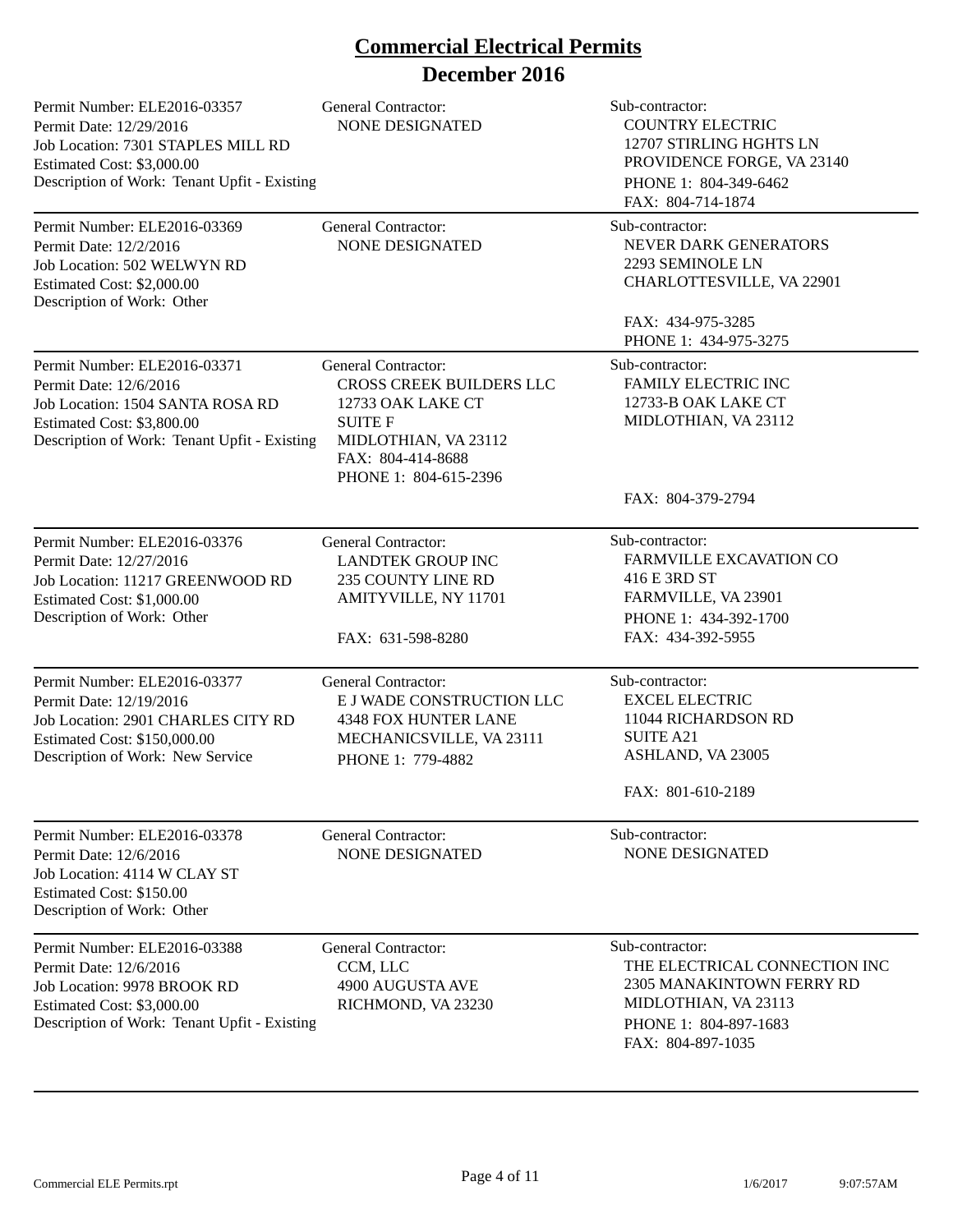| Permit Number: ELE2016-03389<br>Permit Date: 12/27/2016<br>Job Location: 5703 EUNICE CT<br>Estimated Cost: \$2,500.00<br>Description of Work: Other                       | <b>General Contractor:</b><br><b>NONE DESIGNATED</b>                                                                                                                | Sub-contractor:<br>PEAK ELECTRICAL SERVICE INC<br>7979 BANEBERRY DRIVE<br>MECHANICSVILLE, VA 23111<br>PHONE 1: 804-901-2338           |
|---------------------------------------------------------------------------------------------------------------------------------------------------------------------------|---------------------------------------------------------------------------------------------------------------------------------------------------------------------|---------------------------------------------------------------------------------------------------------------------------------------|
| Permit Number: ELE2016-03397<br>Permit Date: 12/8/2016<br>Job Location: 7202 GLEN FOREST DR<br>Estimated Cost: \$2,819.00<br>Description of Work: Tenant Upfit - Existing | <b>General Contractor:</b><br><b>NONE DESIGNATED</b>                                                                                                                | Sub-contractor:<br><b>JMS GROUP</b><br>1600 E. PARHAM RD<br>RICHMOND, VA 23228                                                        |
|                                                                                                                                                                           |                                                                                                                                                                     | FAX: 804-670-9736                                                                                                                     |
| Permit Number: ELE2016-03400<br>Permit Date: 12/9/2016<br>Job Location: 1801 BAYBERRY CT<br>Estimated Cost: \$5,000.00<br>Description of Work: Tenant Upfit - Existing    | General Contractor:<br>NONE DESIGNATED                                                                                                                              | Sub-contractor:<br>S W MILLS ELECTRICAL INC.<br>10411 DOW GIL ROAD<br>ASHLAND, VA 23005<br>PHONE 1: 804-798-4303<br>FAX: 804-798-4309 |
| Permit Number: ELE2016-03401<br>Permit Date: 12/7/2016<br>Job Location: 4987 NINE MILE RD<br>Estimated Cost: \$35,000.00<br>Description of Work: Tenant Upfit - New       | General Contractor:<br>M L BELL CONSTRUCTION LLC<br>11008 RICHARDSON RD<br><b>SUITE B</b><br>ASHLAND, VA 23005<br>PHONE 1: 752-6032                                 | Sub-contractor:<br>HILL ELECTRICAL INC<br>8553 MEADOWBRIDGE RD<br>MECHANICSVILLE, VA 23111                                            |
|                                                                                                                                                                           |                                                                                                                                                                     | PHONE 1: (804) 746-3122<br>FAX: (804) 746-7159                                                                                        |
| Permit Number: ELE2016-03412<br>Permit Date: 12/8/2016<br>Job Location: 1504 SANTA ROSA RD<br>Estimated Cost: \$3,100.00<br>Description of Work: Tenant Upfit - Existing  | <b>General Contractor:</b><br>CROSS CREEK BUILDERS LLC<br>12733 OAK LAKE CT<br><b>SUITE F</b><br>MIDLOTHIAN, VA 23112<br>FAX: 804-414-8688<br>PHONE 1: 804-615-2396 | Sub-contractor:<br><b>SEACOM INC</b><br>2314 COMMERCE CENTER DR<br>ROCKVILLE, VA 23146<br>PHONE 1: 804-262-0052<br>FAX: 804-262-0256  |
| Permit Number: ELE2016-03413<br>Permit Date: 12/19/2016<br>Job Location: 6800 PARAGON PL<br>Estimated Cost: \$9,035.00<br>Description of Work: Tenant Upfit - Existing    | General Contractor:<br>MAP FEE OWNER, LLC<br>300 ARBORETUM PLACE<br><b>STE 330</b><br>N. CHESTERFIELD, VA 23236                                                     | Sub-contractor:<br><b>ELECTRICOMM INC</b><br>PO BOX 1836<br>ASHLAND, VA 23005<br>PHONE 1: 804-355-2244                                |
|                                                                                                                                                                           |                                                                                                                                                                     | FAX: 804-752-3436                                                                                                                     |
| Permit Number: ELE2016-03414<br>Permit Date: 12/8/2016<br>Job Location: 5000 AVIA CIR<br>Estimated Cost: \$2,500.00<br>Description of Work: New Service                   | <b>General Contractor:</b><br>NONE DESIGNATED                                                                                                                       | Sub-contractor:<br>JOHNSON COMMUNICATIONS<br><b>6443 LITTLE SORREL DRIVE</b><br>MECHANICSVILLE, VA 23111                              |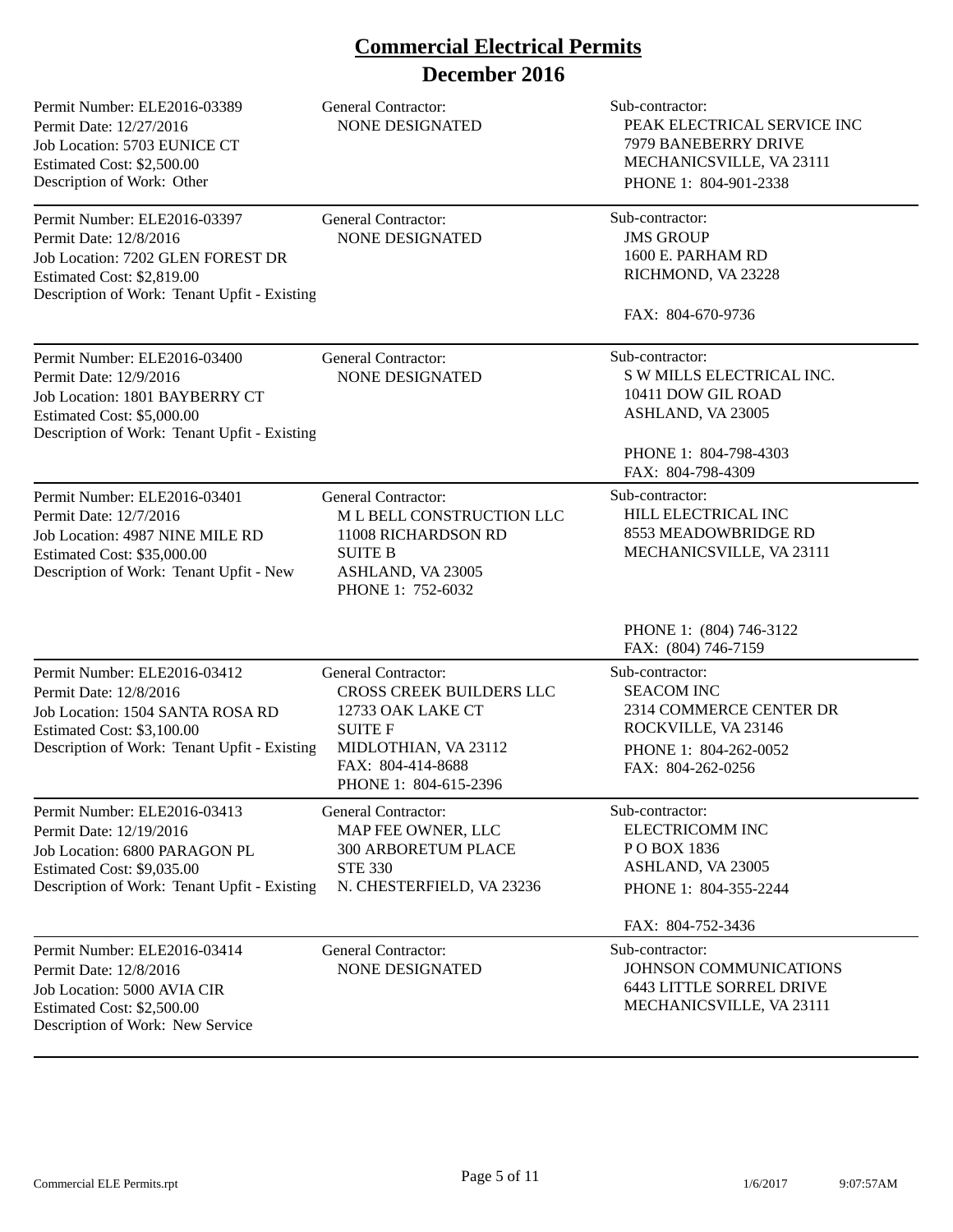Permit Number: ELE2016-03424 Permit Date: 12/9/2016 Job Location: DARRACOTT RD Estimated Cost: \$900.00 Description of Work: New Service General Contractor: Sub-contractor:

NONE DESIGNATED HILL ELECTRICAL INC 8553 MEADOWBRIDGE RD MECHANICSVILLE, VA 23111

> PHONE 1: (804) 746-3122 FAX: (804) 746-7159

| Permit Number: ELE2016-03431<br>Permit Date: 12/12/2016<br>Job Location: 3801 MEADOWBRIDGE RD<br>Estimated Cost: \$500.00<br>Description of Work: New Service              | General Contractor:<br><b>NONE DESIGNATED</b>                                                                                       | Sub-contractor:<br><b>NONE DESIGNATED</b>                                                                                                       |
|----------------------------------------------------------------------------------------------------------------------------------------------------------------------------|-------------------------------------------------------------------------------------------------------------------------------------|-------------------------------------------------------------------------------------------------------------------------------------------------|
| Permit Number: ELE2016-03441<br>Permit Date: 12/19/2016<br>Job Location: 7201 GLEN FOREST DR<br>Estimated Cost: \$3,500.00<br>Description of Work: Tenant Upfit - Existing | <b>General Contractor:</b><br>DEPOMPEO BUILDING COMPANY<br><b>77 RIVER BEND LANE</b><br>KING WILLIAM, VA 23036<br>PHONE 1: 514-7401 | Sub-contractor:<br>L W STONE ELECTRIC SERVICES LLC<br>11800 LEWIS RD<br>CHESTER, VA 23831                                                       |
| Permit Number: ELE2016-03445<br>Permit Date: 12/13/2016<br>Job Location: 5640 COX RD<br>Estimated Cost: \$250,000.00<br>Description of Work: New Service                   | <b>General Contractor:</b><br><b>NONE DESIGNATED</b>                                                                                | Sub-contractor:<br><b>MILLER ELECTRIC</b><br>5370 S LABURNUM AVE<br>RICHMOND, VA 23231<br>FAX: 804-222-1225                                     |
| Permit Number: ELE2016-03450<br>Permit Date: 12/16/2016<br>Job Location: 7702 E PARHAM RD<br>Estimated Cost: \$8,400.00<br>Description of Work: Tenant Upfit - Existing    | <b>General Contractor:</b><br><b>NONE DESIGNATED</b>                                                                                | Sub-contractor:<br>BRITT COMMUNICATIONS LLC<br>7191 FIGULY RD<br>MECHANICSVILLE, VA 23111<br>FAX: 804-779-3116                                  |
| Permit Number: ELE2016-03456<br>Permit Date: 12/19/2016<br>Job Location: 1606 SANTA ROSA RD<br>Estimated Cost: \$4,740.00<br>Description of Work: Tenant Upfit - Existing  | <b>General Contractor:</b><br>RGI GENERAL CONTRACTORS<br>3805 GASKINS RD<br>HENRICO, VA 23233<br>PHONE 1: 288-8118<br>FAX: 288-6664 | Sub-contractor:<br>ELECTRICAL SOLUTIONS<br>PO BOX 2309<br>GLEN ALLEN, VA 23058<br>PHONE 1: 804-247-2421<br>FAX: 804-968-4752                    |
| Permit Number: ELE2016-03458<br>Permit Date: 12/15/2016<br>Job Location: 4969 NINE MILE RD<br>Estimated Cost: \$2,700.00<br>Description of Work: Other                     | General Contractor:<br>HOURIGAN CONSTRUCTION CORP<br><b>411 EAST FRANKLIN ST</b><br><b>STE 400</b><br>RICHMOND, VA 23219            | Sub-contractor:<br>M E KEETON ELECTRICAL CONT INC<br>10054 WHITESEL RD STE-A<br>ASHLAND, VA 23005<br>PHONE 1: 804-798-7356<br>FAX: 804-798-2879 |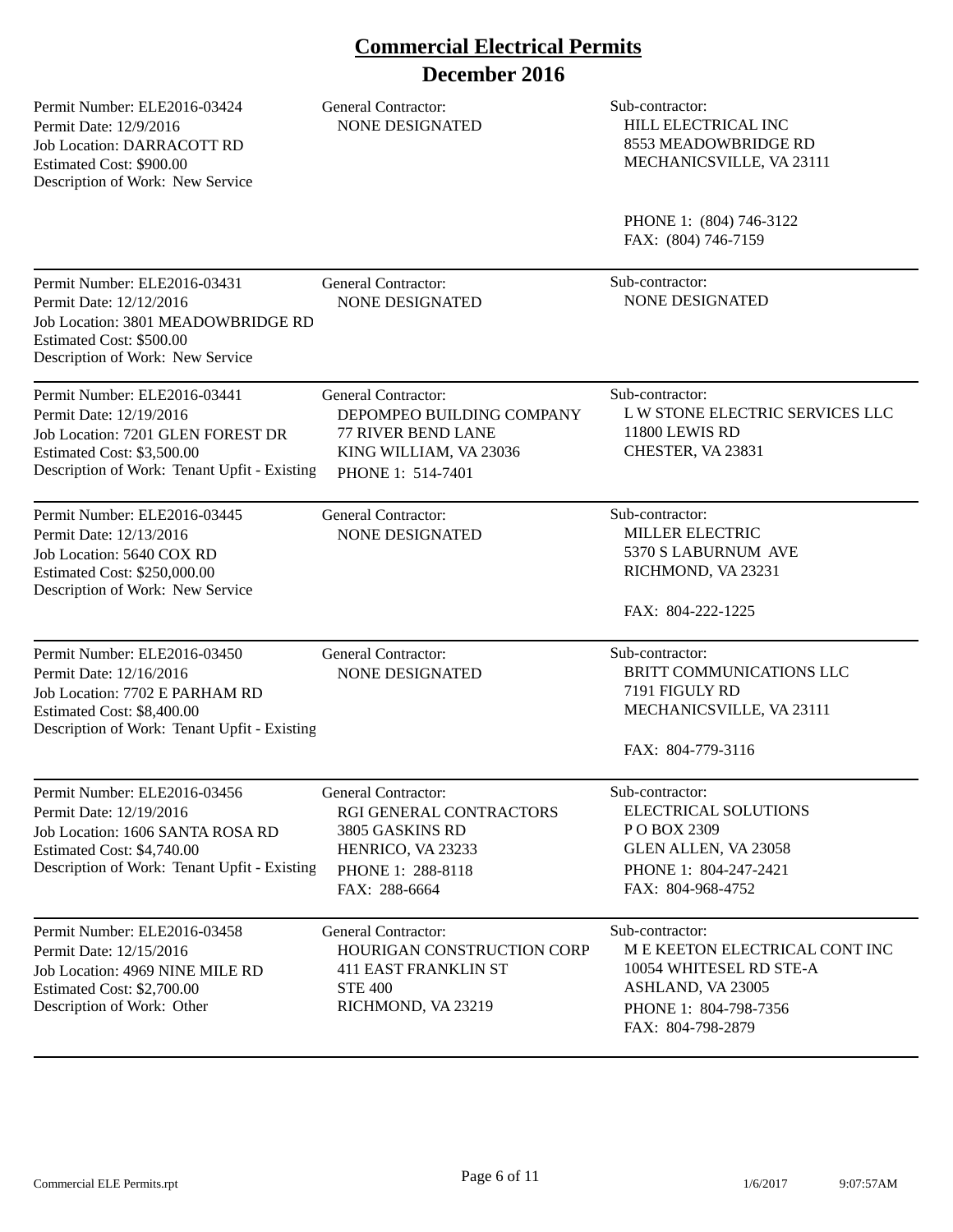Permit Number: ELE2016-03464 Permit Date: 12/16/2016 Job Location: 5201 MONUMENT AVE Estimated Cost: \$41,854.00 Description of Work: New Service

General Contractor: Sub-contractor: W M JORDAN COMPANY INC 708 BAINBRIDGE ST RICHMOND, VA 23224 PHONE 1: 233-6921

B & B ELECTRIC 9982 LICKINGHOLE RD ASHLAND, VA 23005 FAX: 804-752-1076 PHONE 1: 804-752-1075

Permit Number: ELE2016-03466 Permit Date: 12/16/2016 Job Location: 5201 MONUMENT AVE Estimated Cost: \$34,115.00 Description of Work: New Service

General Contractor: Sub-contractor: W M JORDAN COMPANY INC 708 BAINBRIDGE ST RICHMOND, VA 23224 PHONE 1: 233-6921

B & B ELECTRIC 9982 LICKINGHOLE RD ASHLAND, VA 23005 FAX: 804-752-1076 PHONE 1: 804-752-1075

Permit Number: ELE2016-03467 Permit Date: 12/16/2016 Job Location: 5201 MONUMENT AVE Estimated Cost: \$25,300.00 Description of Work: New Service

Permit Number: ELE2016-03472 Permit Date: 12/16/2016 Job Location: 5201 MONUMENT AVE Estimated Cost: \$25,300.00 Description of Work: New Service

General Contractor: Sub-contractor: W M JORDAN COMPANY INC 708 BAINBRIDGE ST RICHMOND, VA 23224 PHONE 1: 233-6921

General Contractor: Sub-contractor: W M JORDAN COMPANY INC 708 BAINBRIDGE ST RICHMOND, VA 23224 PHONE 1: 233-6921

B & D ELECTRIC 6012 LINDEN LANE DISPUTANTA, VA 23842

B & B ELECTRIC 9982 LICKINGHOLE RD ASHLAND, VA 23005 FAX: 804-752-1076 PHONE 1: 804-752-1075

Permit Number: ELE2016-03473 Permit Date: 12/16/2016 Job Location: 5201 MONUMENT AVE Estimated Cost: \$43,715.00 Description of Work: New Service

General Contractor: Sub-contractor: W M JORDAN COMPANY INC 708 BAINBRIDGE ST RICHMOND, VA 23224 PHONE 1: 233-6921

B & B ELECTRIC 9982 LICKINGHOLE RD ASHLAND, VA 23005 FAX: 804-752-1076 PHONE 1: 804-752-1075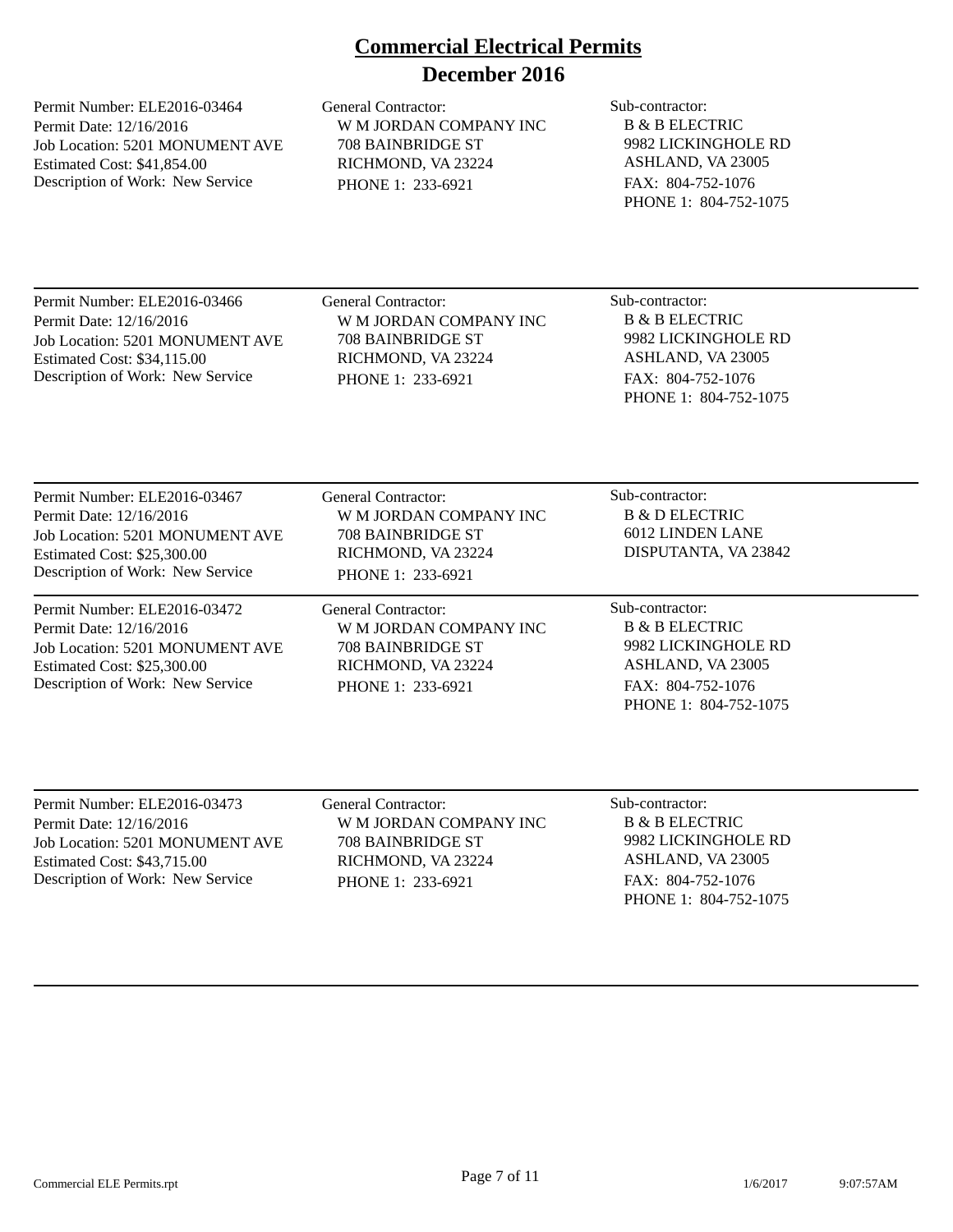Permit Number: ELE2016-03474 Permit Date: 12/16/2016 Job Location: 5201 MONUMENT AVE Estimated Cost: \$21,250.00 Description of Work: New Service

General Contractor: Sub-contractor: W M JORDAN COMPANY INC 708 BAINBRIDGE ST RICHMOND, VA 23224 PHONE 1: 233-6921

B & B ELECTRIC 9982 LICKINGHOLE RD ASHLAND, VA 23005 FAX: 804-752-1076 PHONE 1: 804-752-1075

Permit Number: ELE2016-03475 Permit Date: 12/16/2016 Job Location: 5201 MONUMENT AVE Estimated Cost: \$21,250.00 Description of Work: New Service

General Contractor: Sub-contractor: W M JORDAN COMPANY INC 708 BAINBRIDGE ST RICHMOND, VA 23224 PHONE 1: 233-6921

B & B ELECTRIC 9982 LICKINGHOLE RD ASHLAND, VA 23005 FAX: 804-752-1076 PHONE 1: 804-752-1075

Permit Number: ELE2016-03476 Permit Date: 12/16/2016 Job Location: 5201 MONUMENT AVE Estimated Cost: \$21,250.00 Description of Work: New Service

General Contractor: Sub-contractor: W M JORDAN COMPANY INC 708 BAINBRIDGE ST RICHMOND, VA 23224 PHONE 1: 233-6921

B & B ELECTRIC 9982 LICKINGHOLE RD ASHLAND, VA 23005 FAX: 804-752-1076 PHONE 1: 804-752-1075

Permit Number: ELE2016-03477 Permit Date: 12/16/2016 Job Location: 5201 MONUMENT AVE Estimated Cost: \$21,250.00 Description of Work: New Service

General Contractor: Sub-contractor: W M JORDAN COMPANY INC 708 BAINBRIDGE ST RICHMOND, VA 23224 PHONE 1: 233-6921

B & B ELECTRIC 9982 LICKINGHOLE RD ASHLAND, VA 23005 FAX: 804-752-1076 PHONE 1: 804-752-1075

Permit Number: ELE2016-03478 Permit Date: 12/16/2016 Job Location: 5201 MONUMENT AVE Estimated Cost: \$21,250.00 Description of Work: New Service

General Contractor: Sub-contractor: W M JORDAN COMPANY INC 708 BAINBRIDGE ST RICHMOND, VA 23224 PHONE 1: 233-6921

B & B ELECTRIC 9982 LICKINGHOLE RD ASHLAND, VA 23005 FAX: 804-752-1076 PHONE 1: 804-752-1075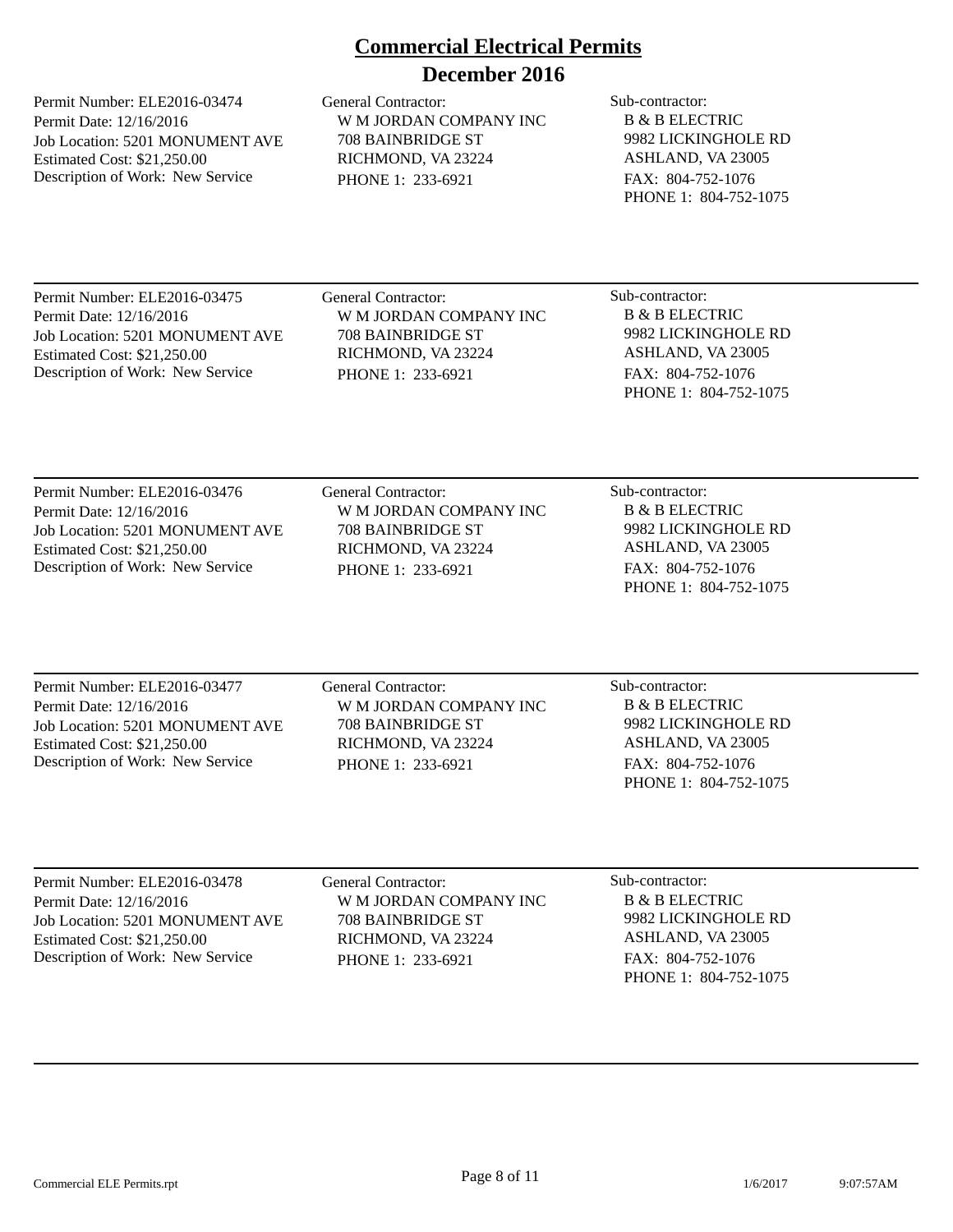Permit Number: ELE2016-03479 Permit Date: 12/16/2016 Job Location: 5201 MONUMENT AVE Estimated Cost: \$21,250.00 Description of Work: New Service

General Contractor: Sub-contractor: W M JORDAN COMPANY INC 708 BAINBRIDGE ST RICHMOND, VA 23224 PHONE 1: 233-6921

B & B ELECTRIC 9982 LICKINGHOLE RD ASHLAND, VA 23005 FAX: 804-752-1076 PHONE 1: 804-752-1075

Permit Number: ELE2016-03480 Permit Date: 12/16/2016 Job Location: 5201 MONUMENT AVE Estimated Cost: \$21,250.00 Description of Work: New Service

General Contractor: Sub-contractor: W M JORDAN COMPANY INC 708 BAINBRIDGE ST RICHMOND, VA 23224 PHONE 1: 233-6921

B & B ELECTRIC 9982 LICKINGHOLE RD ASHLAND, VA 23005 FAX: 804-752-1076 PHONE 1: 804-752-1075

Permit Number: ELE2016-03481 Permit Date: 12/16/2016 Job Location: 5201 MONUMENT AVE Estimated Cost: \$21,250.00 Description of Work: New Service

General Contractor: Sub-contractor: W M JORDAN COMPANY INC 708 BAINBRIDGE ST RICHMOND, VA 23224 PHONE 1: 233-6921

B & B ELECTRIC 9982 LICKINGHOLE RD ASHLAND, VA 23005 FAX: 804-752-1076 PHONE 1: 804-752-1075

Permit Number: ELE2016-03484 Permit Date: 12/16/2016 Job Location: 2250 JOHN ROLFE PKWY Estimated Cost: \$725,000.00 Description of Work: Tenant Upfit - Existing General Contractor: Sub-contractor: MCINTYRE ELWELL & STAMMER G 1645 BARBER RD SARASOTA, FL 34240 PHONE 1: 941-894-2831 TOLLEY ELECTRICAL CORP 10981 RICHARDSON RD ASHLAND, VA 23005 PHONE 1: 804-550-2666 FAX: 804-550-2063

Permit Number: ELE2016-03489 Permit Date: 12/19/2016 Job Location: 12121 W BROAD ST Estimated Cost: \$1,000.00 Description of Work: Other

General Contractor: Sub-contractor: KBS INC 8050 KIMWAY DR HENRICO, VA 23228 PHONE 1: 804-515-1296 FAX: 804-264-5376

MASTER ELECTRICAL SERVICES 1735 ARLINGTON RD RICHMOND, VA 23230 PHONE 1: 804-400-9224 FAX: 804-231-1984

Permit Number: ELE2016-03500 Permit Date: 12/16/2016 Job Location: 2540 CHARLES CITY RD Estimated Cost: \$30,000.00 Description of Work: Tenant Upfit - Existing

General Contractor: Sub-contractor: US GENERAL CONTRACTING 2418 E GRANITE RD

ELECTRICAL & LIGHTING SOLUTIONS 2556 GAYTON CENTRE DRIVE HENRICO, VA 23238 PHONE 1: 804-254-9400 FAX: 804-254-9581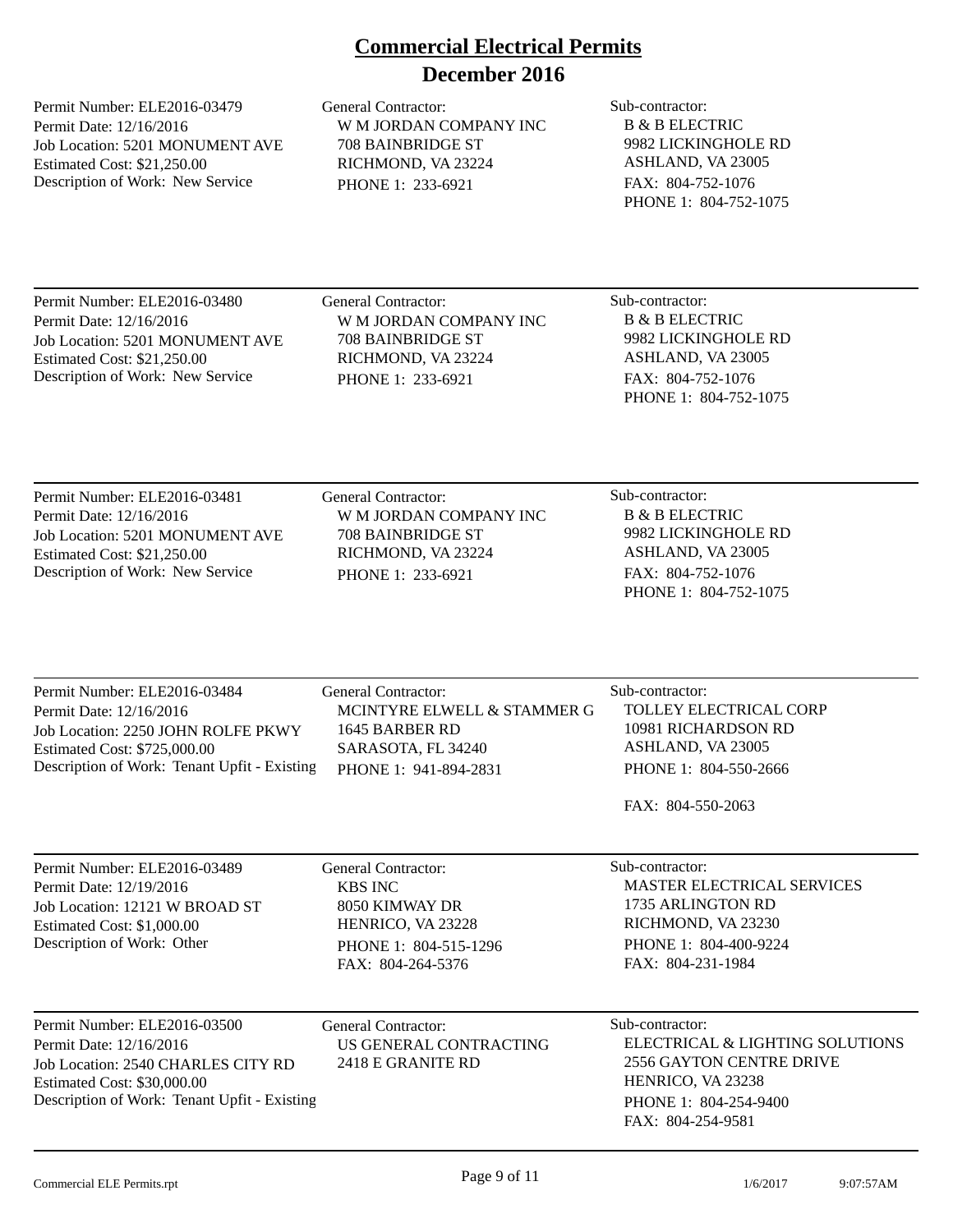| Permit Number: ELE2016-03501<br>Permit Date: 12/19/2016<br>Job Location: 4951 NINE MILE RD<br>Estimated Cost: \$90,000.00<br>Description of Work: Tenant Upfit - Existing     | <b>General Contractor:</b><br><b>COUNTRYTYME HOMES LLC</b><br>PO BOX 660<br>CLEMMONS, NC 27012                                                                   | Sub-contractor:<br>WEST END MACHINE & WELDING INC<br>6804 SCHOOL AVE<br>HENRICO, VA 23228<br>FAX: 804-264-0747                                                  |
|-------------------------------------------------------------------------------------------------------------------------------------------------------------------------------|------------------------------------------------------------------------------------------------------------------------------------------------------------------|-----------------------------------------------------------------------------------------------------------------------------------------------------------------|
| Permit Number: ELE2016-03514<br>Permit Date: 12/20/2016<br>Job Location: 300 PORTUGEE RD<br>Estimated Cost: \$2,500.00<br>Description of Work: Other                          | <b>General Contractor:</b><br><b>BLAKEMORE CONST</b><br>2318 COMMERCE DRIVE<br>ROCKVILLE, VA 23146                                                               | Sub-contractor:<br>UNIVERSAL ELECTRIC<br>244 ARCADIA ST<br>RICHMOND, VA 23235<br>PHONE 1: 804-350-3576                                                          |
| Permit Number: ELE2016-03528<br>Permit Date: 12/20/2016<br>Job Location: 12410 GAYTON RD<br>Estimated Cost: \$3,600.00<br>Description of Work: Tenant Upfit - Existing        | <b>General Contractor:</b><br><b>SINH NAHAN HA</b><br>13523 TURKEY BRANCK PKWY<br>ROCKVILLE, MD 20853                                                            | Sub-contractor:<br>NOVA CONTRACTING GROUP LLC<br>2121 GARRISONVILLE RD<br>STAFFORD, VA 22556                                                                    |
| Permit Number: ELE2016-03530<br>Permit Date: 12/30/2016<br>Job Location: 5500 BROOK RD<br>Estimated Cost: \$1,500.00<br>Description of Work: Other                            | <b>General Contractor:</b><br><b>EVANS CONSTRUCTION</b><br>1700 E OLD WILLIAMSBURG RD<br>SANDSTON, VA 23150<br>PHONE 1: 804-737-9044<br>FAX: 804-328-2140        | PHONE 1: 540-848-5800<br>Sub-contractor:<br>HOUSTON ELECTRIC INC<br>8161 MECHANICSVILLE TNPK<br><b>SUITE E</b><br>MECHANICSVILLE, VA 23116<br>FAX: 804-559-6036 |
| Permit Number: ELE2016-03531<br>Permit Date: 12/20/2016<br>Job Location: 1257 MARYWOOD LN<br>Estimated Cost: \$1,409.00<br>Description of Work: Other                         | <b>General Contractor:</b><br><b>NONE DESIGNATED</b>                                                                                                             | Sub-contractor:<br>TEMPERATURE CONTROL MECHANICAL<br>11197 LEADBETTER RD<br>ASHLAND, VA 23005<br>PHONE 1: 804-752-2757<br>FAX: 804-752-2946                     |
| Permit Number: ELE2016-03538<br>Permit Date: 12/21/2016<br>Job Location: 2369 STAPLES MILL RD<br>Estimated Cost: \$1,300.00<br>Description of Work: Tenant Upfit - Existing   | General Contractor:<br><b>COMMONWEALTH BUILDING SERV</b><br>11091 CARTERS VALLEY TERRACE<br>CHESTERFIELD, VA 23838<br>PHONE 1: 339-2289<br>FAX: 639-5907         | Sub-contractor:<br>L W STONE ELECTRIC SERVICES LLC<br>11800 LEWIS RD<br>CHESTER, VA 23831                                                                       |
| Permit Number: ELE2016-03543<br>Permit Date: 12/27/2016<br>Job Location: 8001 FRANKLIN FARMS DI<br>Estimated Cost: \$9,300.00<br>Description of Work: Tenant Upfit - Existing | General Contractor:<br>NONE DESIGNATED                                                                                                                           | Sub-contractor:<br>BAY COM INC.<br>8052 ELLM DRIVE, STE M<br>MECHANICSVILLE, VA 23111                                                                           |
| Permit Number: ELE2016-03545<br>Permit Date: 12/30/2016<br>Job Location: 6201 ENGINEERED WOOD<br>Estimated Cost: \$8,162.00<br>Description of Work: New Service               | General Contractor:<br>DPR CONST. A GEN. PTR-2705-13764<br>5500 COX ROAD<br><b>SUITE M</b><br>GLEN ALLEN, VA 23060<br>PHONE 1: 804-433-4160<br>FAX: 804-433-4165 | Sub-contractor:<br>RUDY L HAWKINS ELECTRICAL CONT<br>PO BOX 3930<br>CHESTER, VA 23831<br>FAX: 804-778-4879<br>PHONE 1: 804-748-7200                             |